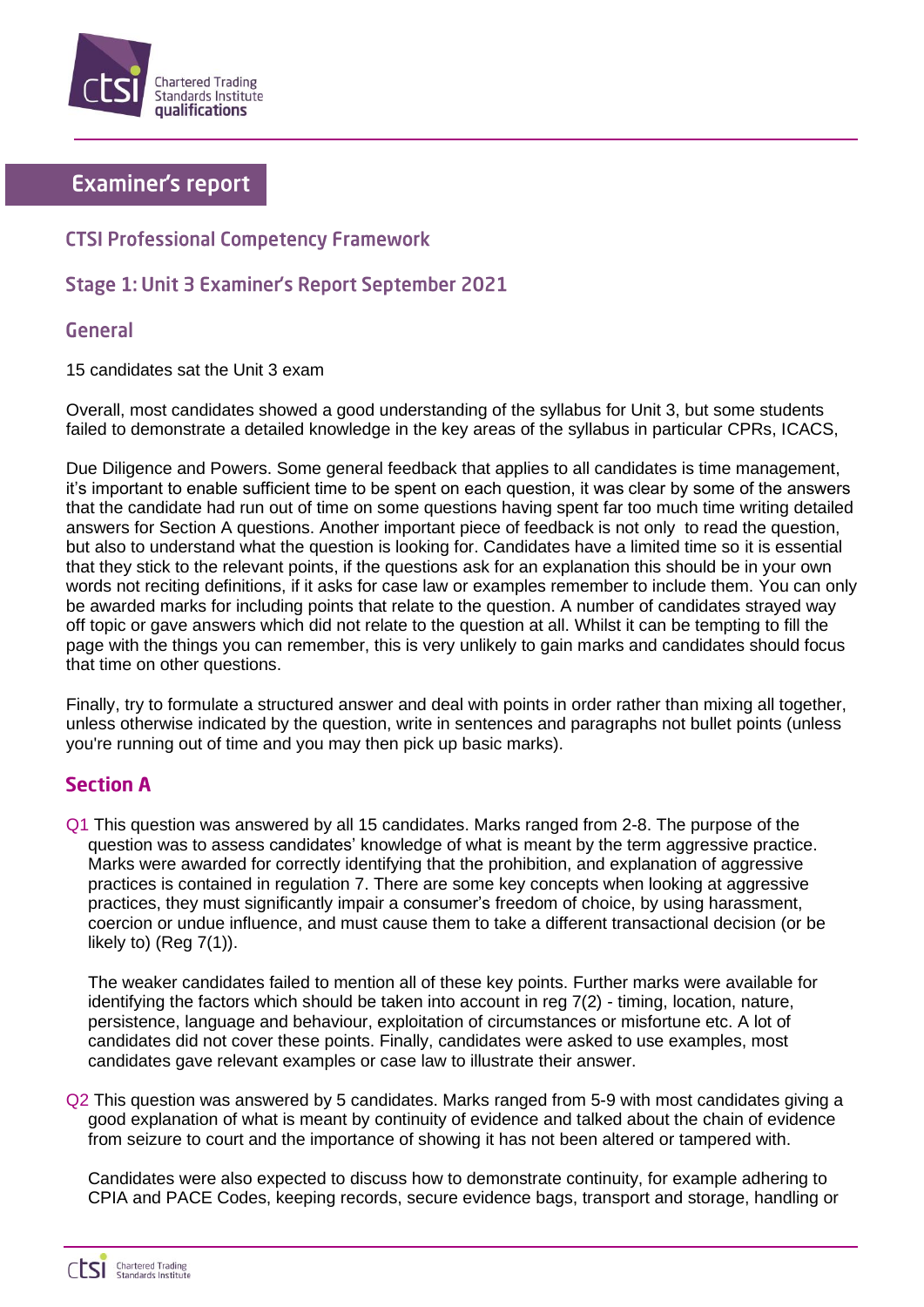opening by others etc. The weaker answers did not include sufficient detail on the practical processes.

Q3 No candidates attempted this question, which is surprising as it covered basic powers in the Consumer Rights Act 2015 which is part of the detailed knowledge requirements of the syllabus. The question required candidates to explain the powers for requesting information from a third party i.e., the power in Para 14 of Sch 5.

This should have covered the requirement to provide a notice in writing stating the information required, the reason and a time frame, as well as the form in which the information should be provided. This power can be used for both civil and criminal enforcement activities. Finally, the question required candidates to identify the consequences of failure to provide the requested information, an application can be made to the court and the costs of that application can be recovered from the third party.

Q4 10 candidates answered this question. Marks ranged from 2-6, most candidates were able to provide details of relevant case law but the weaker answers failed to properly explain the concept of strict liability and due diligence.

To gain full marks candidates should have explain why the defence exists and why it is necessary to avoid miscarriage of justice in strict liability offences, this also needed clarification of what strict liability means and give an example. Some candidates failed to cover the first stage of the defence mistake, act or default of another, reliance on information supplied by another etc. or did not explain what is meant by "reasonable precautions" and "due diligence" i.e., systems and procedures and then ensuring these are working to prevent offences.

- Q5 3 candidates answered this question. Marks ranged from 5-7 and candidates gave a reasonable answer. All explained what event and entity data is and gave some examples but did not give a full explanation of different types of communications data.
- Q6 9 Candidates answered this question. Marks ranged from 3-9. Candidates were expected to refer to the definitions in the regulations for off-premises and on-premises contracts, the weaker candidates dd not include all 4 types of off-premises contracts and did not cover difference in information requirements or cancellation rights.

#### **Section B**

Q7 6 candidates answered this question. Marks ranged from 6-23. This question required candidates to prepare a plan for training a used car trader who was expanding sales practices to include a full online service, to cover the legislation relevant to the business. In order to obtain full marks, candidates were expected to cover both the Consumer Protection from Unfair Trading Regulations 2008 and the Consumer Contracts (Information, Cancellation and Additional Charges) Regulations 2015.

Whilst candidates were only asked to provide a plan and were not expected to prepare "full" notes, they should have outlined the key areas with a brief explanation of what they would cover along with examples. This should have included covering key concepts such as commercial practice, transactional decision and average consumer, the prohibitions under the CPRs - Sch 1 practices, misleading actions, omissions, aggressive practices and professional diligence. Examples could have included how these apply to adverts, mileage history, conditions, verbal statements by salesmen, after sales service.

Further marks were available for discussion of the "due diligence" defence. In terms of ICACS, again candidates were expected to outline the difference in types of contracts, on and off-premises and distance contracts and how this applied to Rod's Revs, an explanation of the additional information required for off-premises and distance contracts as well as cancellation rights and obligations. The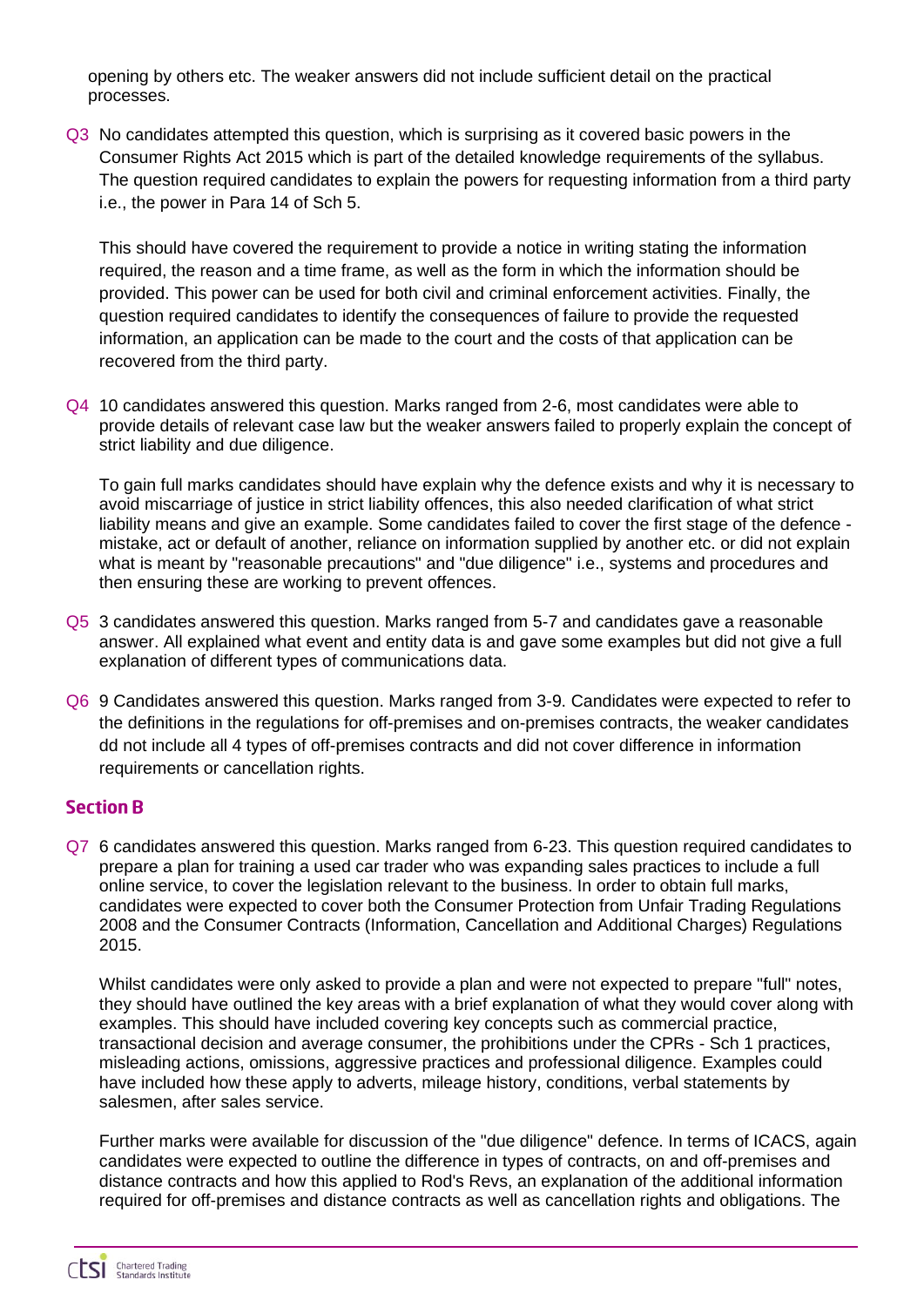weaker answers did not include all of the points, and some candidates failed to mention CPRs. A few candidates included civil provisions of the Consumer Rights Act 2015 which is not on the syllabus therefore no marks can be awarded.

- Q8 All 15 Candidates attempted Q8. Marks ranged from 13-30. The question was a typical doorstep selling scenario. Candidates were asked to apply both the Consumer Protection from Unfair Trading Regulations and the Consumer Contracts (Information, Cancellation and Additional Charges) Regulations.
	- Firstly, candidates should remember to consider the concepts and definitions within the legislation, many candidates failed to include reference to commercial practices, average consumer, transactional decision and off premises contracts. In terms of the offences, there were a lot of potential breaches, some candidates missed descriptions of the chair, approved by the association and the prohibited practices evident in the calls and visit. Many candidates also did not pick up all of the marks in relation to lack of pre-contractual information and failure to provide cancellation rights. Part b) of the question required candidates to consider the evidence need to prove the offences and how they would obtain it.

Whilst most candidates included taking a statement from Gurdeep, most did not mention how they would go about obtaining this or the procedure, similarly very few candidates discussed how they would take any paperwork or the chair itself as evidence as they failed to refer to how they would secure this and comply with CPIA. Candidates should think about the content of the syllabus when answering these types of questions.

Q9 5 candidates attempted this question. Marks ranged from 13 -24. This question covered both the Price Marking Order and the Consumer Protection from Unfair Trading Regulations and candidates were also expected to have a good understanding of the CTSI Guidance for Traders on Pricing Practices.

Firstly, they were asked to identify the relevant provisions and make a plan for what they would cover on their visit. Whilst some candidates clearly had a good understanding of pricing issues, the weaker candidates failed to cover all of the potential issues and most did not think about how they would actually conduct the inspections i.e. by test purchasing a selection of items and offers and checking the prices charged or reviewing price history documentation. The second part of the question asked the candidates to think about the powers they would be using and any documentation they would need.

Most candidates covered the basics here, some included Sch 5 Para 21 and 22 - where they would not need to introduce themselves to the business, and identified the Para 23 powers, but missed picking up marks considering whether this would be classed as a routine visit and therefore the requirement to give advance notice. The final part of the question was not very well answered by most, there were clear breaches of the CPRs either a banned practice or misleading action in relation to the product being similar to Heinz and most did not consider comparative advertising under the BPRs.

Q10 4 Candidates answered this question. Marks ranged from 8-20. Some parts of this question were answered reasonably but overall marks were not particularly good. The first part of the question asked candidates to explain why the activity would be directed surveillance, and what the process is for authorisation.